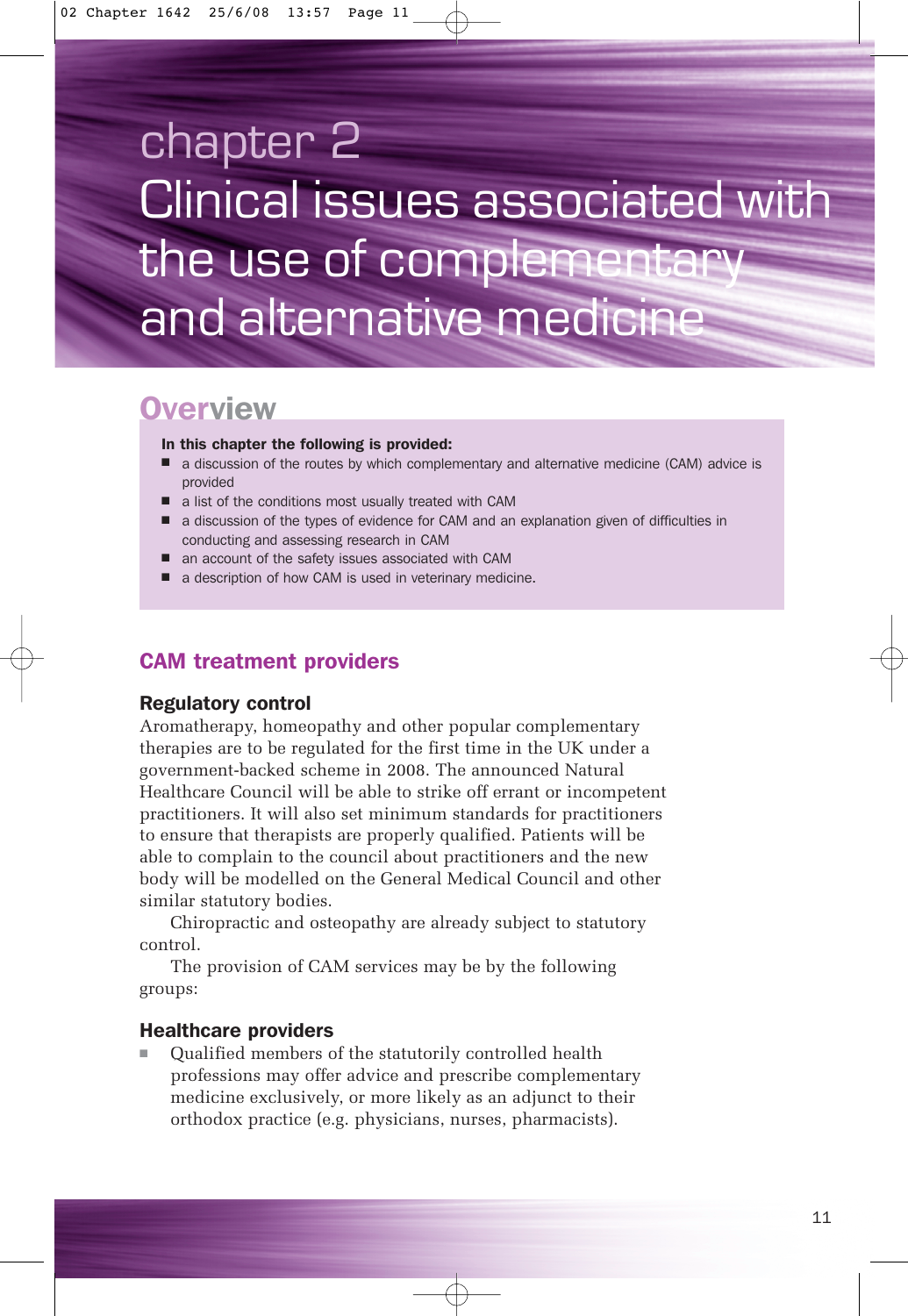■ Trained professional CAM practitioners (e.g. herbalists, homeopaths) may also offer advice and treat.

### Other providers

- practitioners without formal training (lay practitioners)
- family and friends.

# Self-treatment

People who become ill typically follow a pathway known as a *hierarchy of advice*. It is summarised in Figure 2.1. This may begin with self-medication following personal research and/or consultation with relations, friends or lay practitioners, then more self-medication, and finally consultation with a healthcare provider and medical practitioner. However, this illustration is highly simplified, for people do not always follow a logical pathway, particularly in cases of more severe illness, when they may go straight to their pharmacist or general practitioner (GP). They may return to previous treatments if later ones fail, may try different methods simultaneously or may consult CAM practitioners along the way. This makes the assessment of certain treatment outcomes extremely difficult.

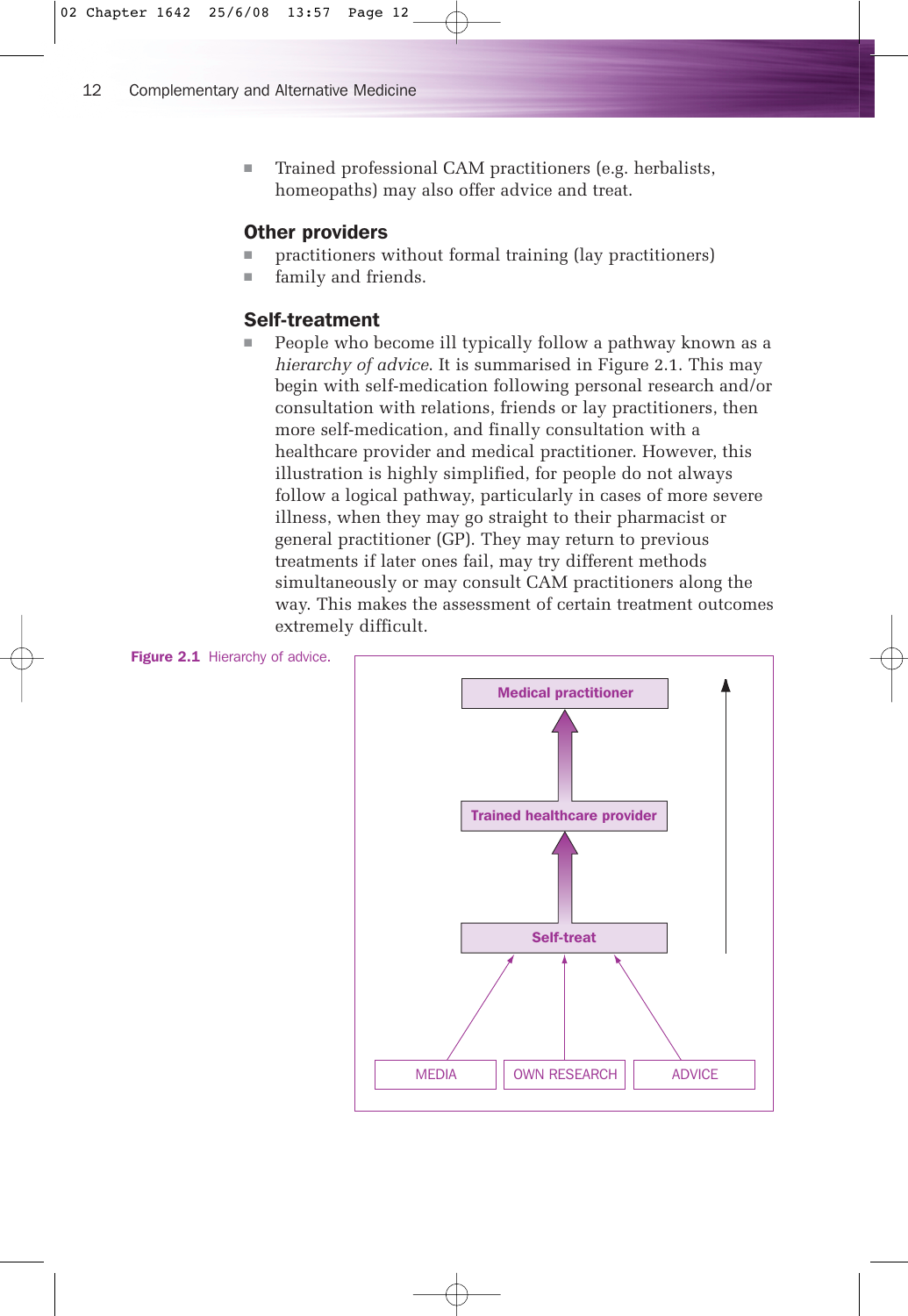■ Self-treatment regimens may encompass proprietary drugs, patent medicines, aromatherapy oils, herbal or homeopathic medicines as well as changes in diet or lifestyle. Increasingly, government policy is to drive patients away from the National Health Service (NHS) for simple self-limiting-type conditions and encourage self-treatment. The switching of certain highpowered drugs from a prescription-only category to allow sale in a pharmacy has facilitated this. In the UK about 75% of abnormal symptoms are dealt with outside the NHS. The GP sees around 20% of patients, 16% take no action, 63% selfmedicate and 1% go directly to hospital. Thus the influence of the pharmacist or health shop assistant is often important in recommending what remedies patients should purchase.

# The CAM treatment process

The procedure to be followed in the choice and provision of a CAM intervention is summarised in Figure 2.2 and comprises the following eight steps:

- **1.** obtaining basic information on the condition being presented
- **2.** taking a decision on whether to treat or to refer
- **3.** taking a decision to treat with CAM or orthodox medicine
- **4.** gathering supplementary information
- **5.** deciding on a particular intervention
- **6.** establishing a treatment regimen
- **7.** providing the treatment
- **8.** follow-up.

# Step 1: gathering basic information

In order to take the decision on treating a particular case in an informed manner, some basic information is required and the questioning process described by the wellknown acronym WWHAM may assist the amplification of information proactively supplied by the patient.

#### WWHAM

- Who is the medicine for?
- What is the medicine for?
- How long have the symptoms been present?
- Any action already taken?
- Medicines currently being taken for other reasons?

Tip

### Step 2: deciding whether to treat or refer

With experience, and within the bounds of one's competency, the decision to treat using orthodox medicine or CAM or to refer may be taken without an indepth investigation. It will be based on a variety of factors, including the severity and type of symptoms being presented, the length of time during which symptoms have been experienced and the patient's health status.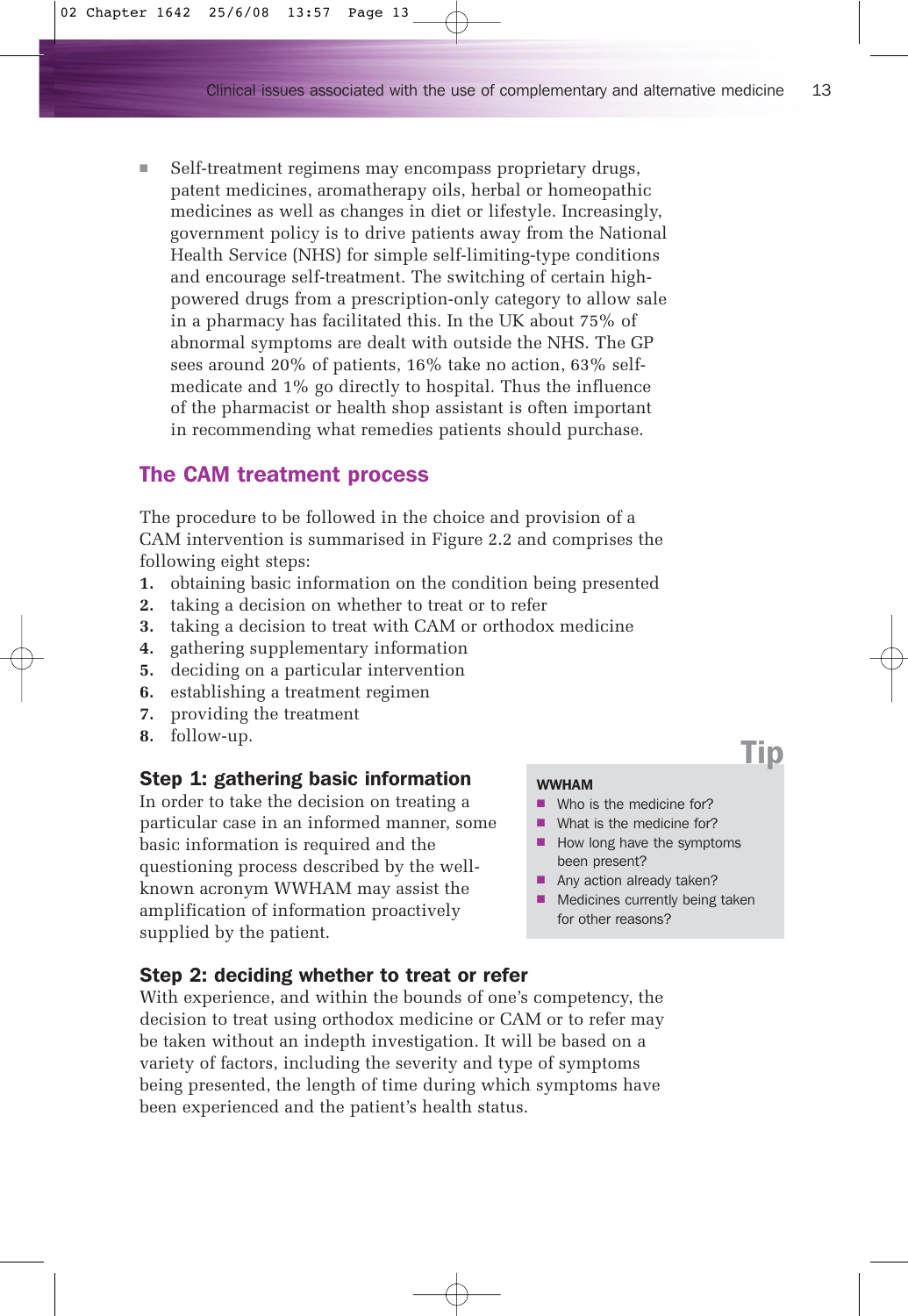Figure 2.2 Treating with complementary and alternative medicine (CAM) therapies.



Examples of conditions most often associated with use of CAM

- allergies
- arthritis
- cancer management
- depression
- influenza
- insomnia
- musculoskeletal conditions
- neurological and psychological disorders
- pain.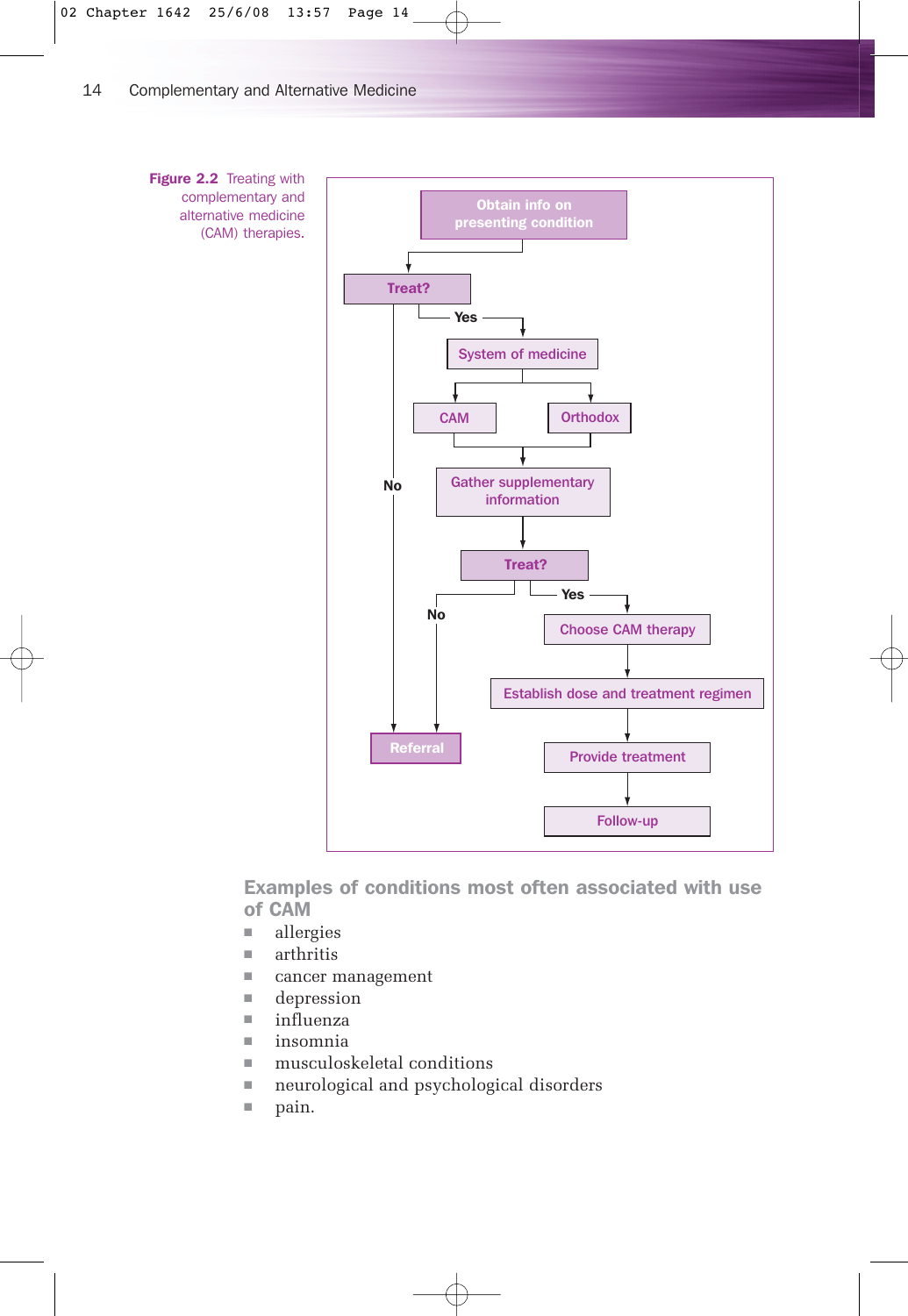

#### Step 3: deciding on orthodox medicine or CAM

Having decided to treat, the next question is whether to treat with CAM or allopathic (orthodox) methods. The patient might express a strong wish to be treated by a particular CAM therapy due to a dissatisfaction with orthodox medicine (see Chapter 1) or there may be no suitable orthodox treatment available. For example, requests for help with examination nerves or morning sickness in pregnancy can be effectively met by homeopathy.

# Step 4: gathering supplementary information

Before one can choose an appropriate medicine to counter-prescribe, information must be gained from:

- the patient  $-$  signs and symptoms. A useful acronym to use when assessing the signs and symptoms displayed in a case is provided by the letters *LOAD*, standing for listen, observe, ask and decide
- the practitioner's observational and listening skills
- the practitioner's own knowledge and limits of competency

#### LOAD

■ *Listen* to what the patient tells you about his or her symptoms.

**Tips** 

**Tips** 

- *Observe* the patient's general demeanour, appearance and temperament.
- Ask the patient appropriate questions to learn more about the condition.
- *Decide* what to do next after assessing the information provided.
- searching the evidence-based literature for the answer to a clinical question (see below).

# Step 5: deciding on a particular therapy

If all the preparatory work in step 4 has been carried out assiduously then choosing a therapy is not as daunting as might first appear. Given the restrictions on resources in most pharmacies and health stores, it is not possible to pursue extended consultations. This means that the conditions being treated are likely to be restricted to simple selflimiting conditions although some chronic conditions may be tackled as experience grows.

There is another acronym that might be found useful here. ACT stands for assess, confirm, talk.

#### **ACT**

- **Assess** with all the requisite information one can choose an appropriate therapy.
- *Confirm* having chosen the therapy it is advisable to discuss the decision with the patient to confirm that the proposed course of action meets with the patient's approval.
- *Talk* it may also be appropriate to give some general information on CAM and the specific therapy chosen, particularly if the intervention is being advised proactively rather than reactively in response to a request.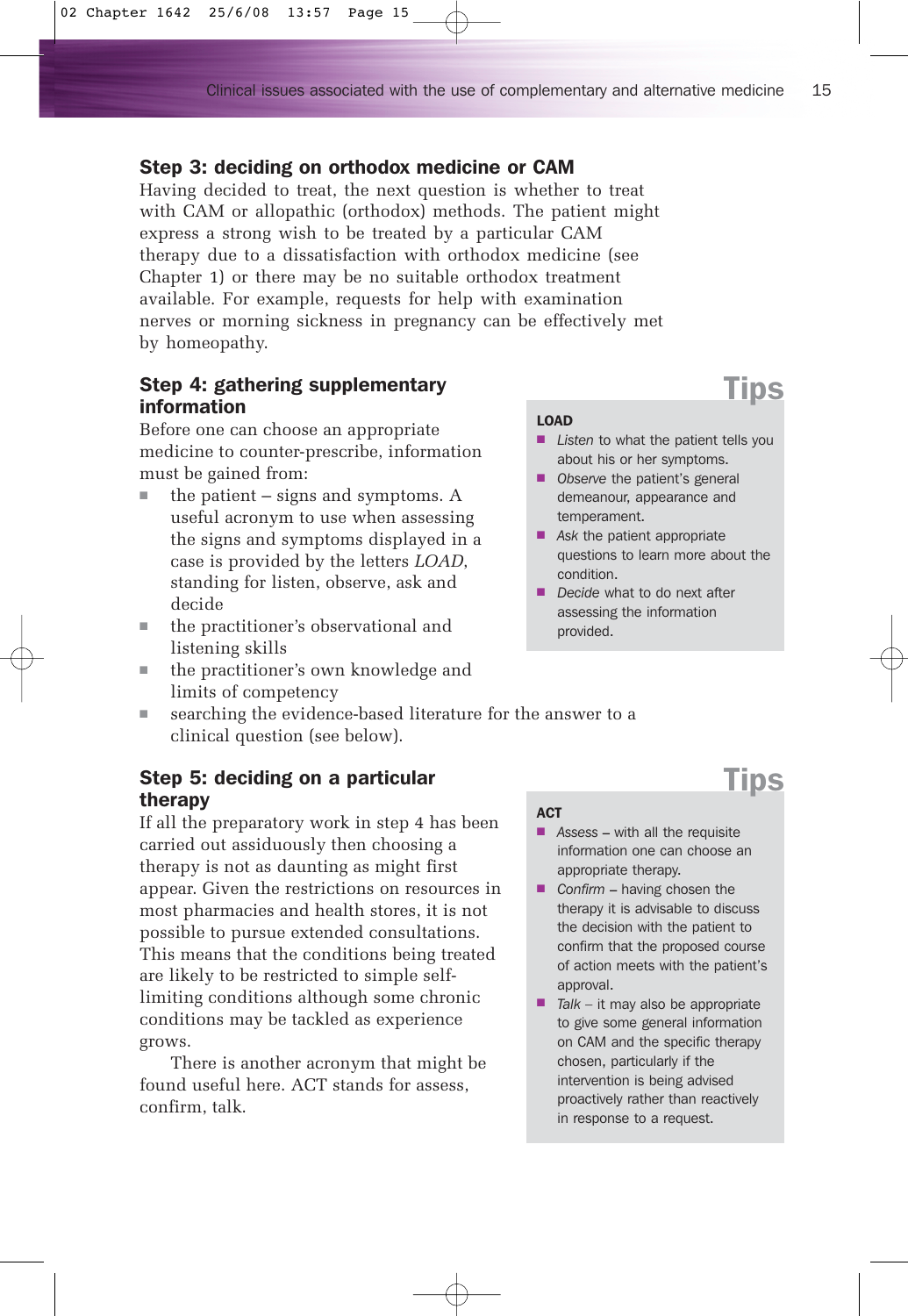# Step 6: establishing a treatment regimen

The choice of treatment regimen may be influenced by a number of factors, including the severity of the condition and the status of the patient's general health.

# Step 7: providing the treatment

The provision of treatment may involve the administration of an appropriate remedy or carrying out a procedure.

# Step 8: follow-up

Following up the patient's process and a re-evaluation of the treatment if necessary complete the treatment cycle.

# Evidence base

It is important that CAM practitioners adopt the principle of evidence-based medicine (EBM) sooner rather than later. It promotes the idea that for each form of treatment the evidence regarding clinical effectiveness should be systematically reviewed and the results implemented into practice.

However, the relationship between EBM and complementary medicine may become unbalanced, and the proponents of one system ignore or dismiss the values of the other. This lack of cross-paradigmatic respect is the wellspring for division and suspicion that is currently permeating the arranged marriage between CAM and EBM.

# Definition

EBM is defined as 'the conscious, judicious use of current best evidence in making decisions about the care of individual patients'.1 It is about getting the best therapeutic outcomes for patients, by integrating clinical expertise and knowledge with patients' needs and preferences, using the most current information available in a systematic and timely way.

# Overview of CAM research

Evidence associated with the use of CAM therapies is discussed in detail in the chapters dealing with specific therapies. Here a brief overview of CAM research is given.

There is no doubt that many CAM disciplines suffer greatly from an inability to provide robust evidence acceptable to orthodox observers. In particular, homeopathy, which commonly uses dilutions of medicine that are well beyond Avogadro's number, is the subject of much scepticism. At this dilution level there are no molecules of drug left in solution – at least none that can be measured with methods currently available.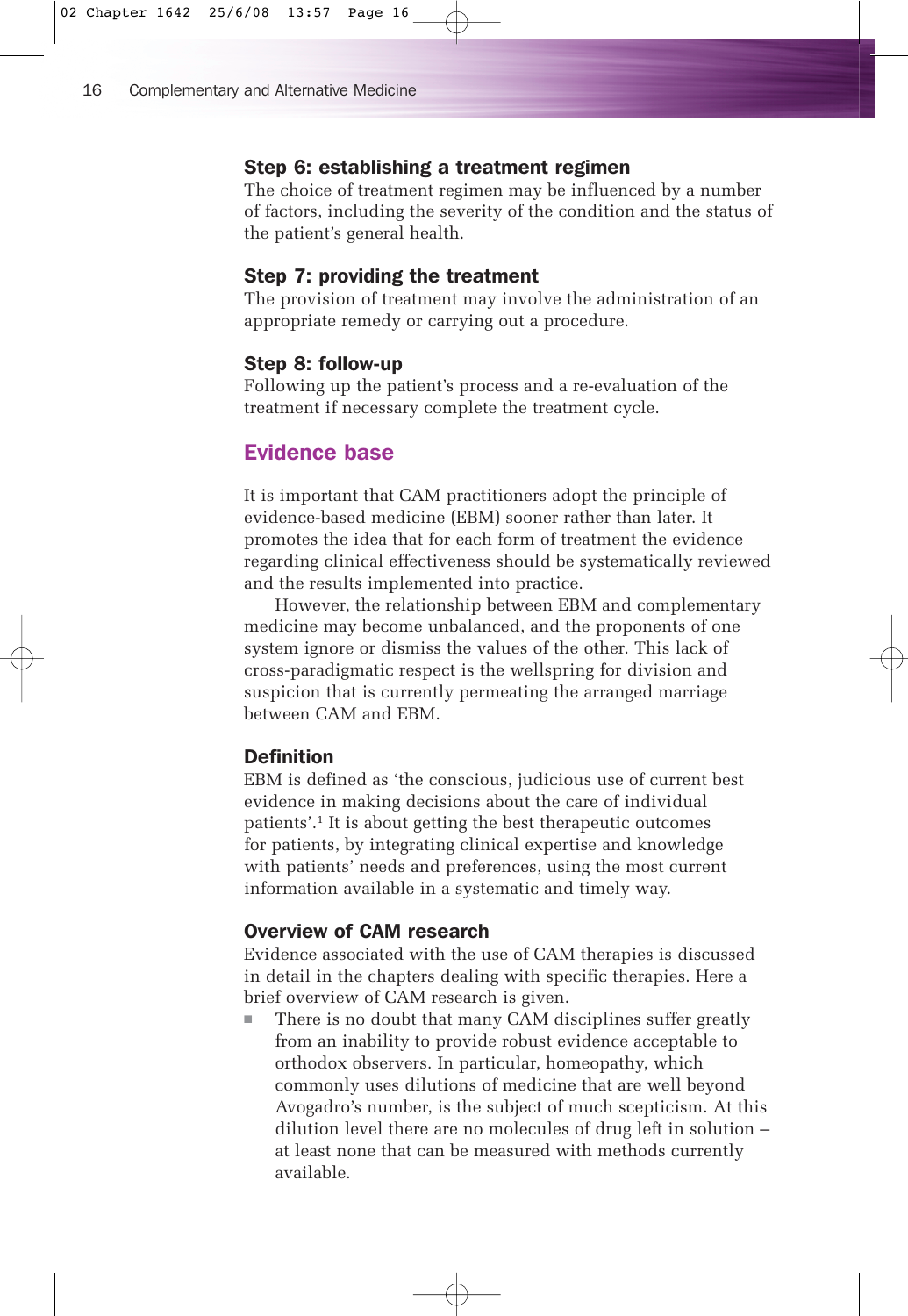- Historically, there has been little scientific research into CAM, largely because of its place as a 'fringe' profession.
- Complementary medicine in general is deeply rooted in a tradition where experience comes first and science second. The arguments usually claim that hundreds of years of experience on thousands of patients are innumerably stronger than scientific studies which normally only include a few patients and are far removed from 'real life' anyway.<sup>2</sup>
- In the UK most research is funded by private-sector interests who might see the economic benefit of a certain procedure or product. The research culture that has developed has been one that emphasises an evidence-based approach to establishing the efficacy of single herbs and nutrients, overlooking the way that complementary therapists use these substances.

# Types of outcome measure

There are two terms commonly used to describe the outcome of any given treatment: efficacy and effectiveness.

# **Efficacy**

Efficacy is measured under standard scientific conditions (usually a randomised controlled trial (RCT)). It is the normal requirement before regulatory authorities will consider granting a licence for the release of a medicine to the market.

# **Effectiveness**

This is based on a patient-oriented outcome determined under field conditions. Thus, if a homeopathic medicine is given to a patient who is then seen to improve, one would say the medicine was effective rather than efficacious. Theoretical justification is not usually an issue. The perception that an intervention is 'effective' differs widely between patients, and in many cases between patient and prescriber too. Part of this divergence may be due to the fact that it is possible to identify two treatment outcomes. The first, an improvement in the clinical characteristics of the condition being treated, can be assessed in terms of any or all the following:

- resolution of symptoms
- reduction in severity of symptoms with less discomfort
- a need to take less medication
- better quality of life.

The second outcome concerns the patient's overall feeling of wellness. This is largely subjective and may vary from day to day. Patients differ in their ability to deal with disease and this may be reflected in the success or otherwise of treatment.

Objective outcome measurements have been developed to obtain some idea of the extent of positive or negative outcome.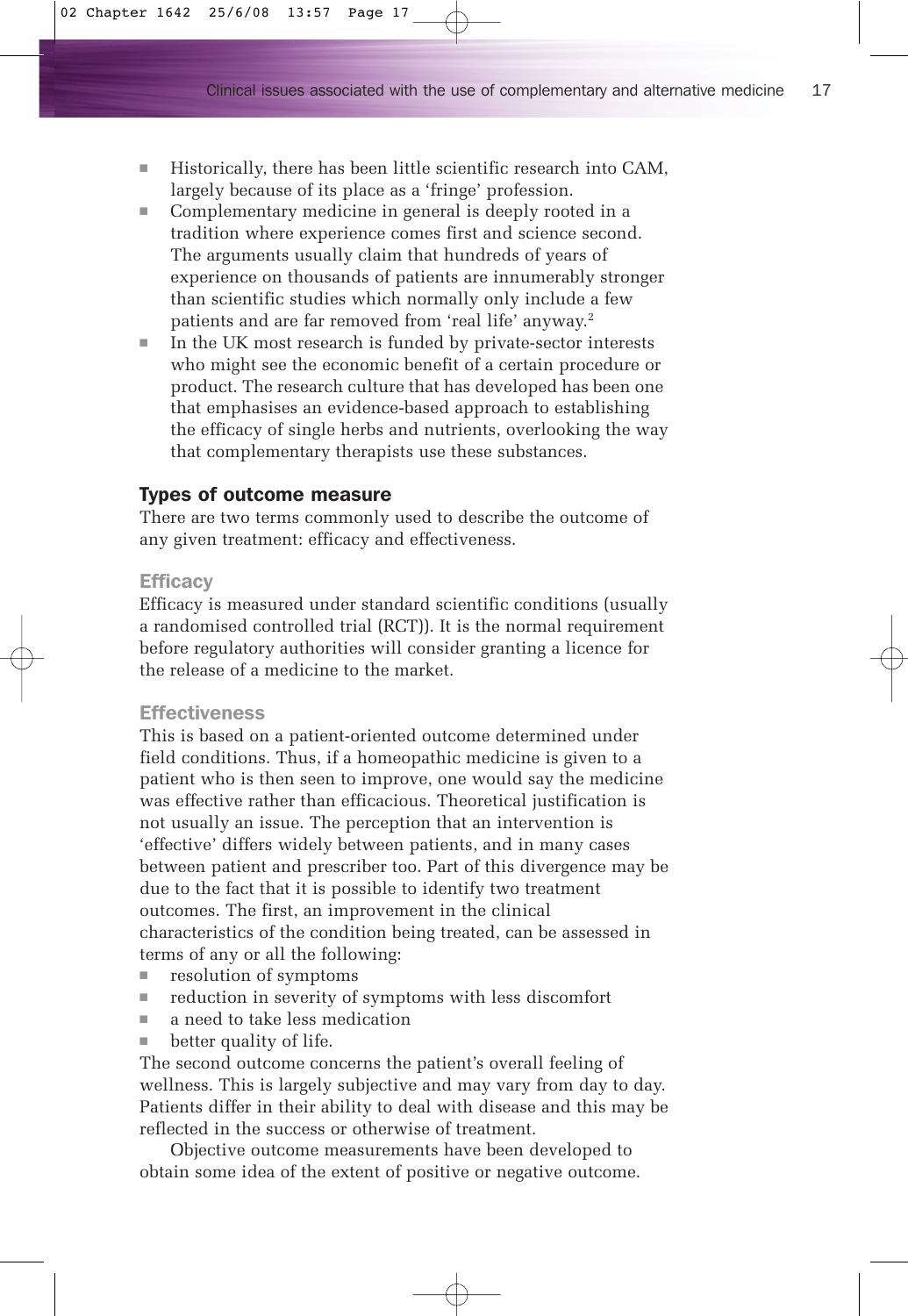Examples include the Visual Analogue Scale, the Overall Progress Interactive Chart and the Glasgow Homoeopathic Hospital Outcome Scale. These measures were developed for use in studying outcomes resulting from homeopathic treatment and will be mentioned again in Chapter 4.

Some CAM disciplines are more difficult than others to assess; determining a mechanism of action may be impossible. This topic will be discussed further when each therapy is described in future chapters.

#### Range of evidence

The value of stringently conducted RCTs is undisputed because they have great internal validity. However, their results may not have relevance to everyday decision-making. In RCTs patients are randomly assigned to standard and investigational arms and are followed up over a defined period. The final results of the randomised groups are often compared, irrespective of whether the positive result of one treatment arm was induced in part by using the alternative-treatment principle (the intent-to-treat principle) as a result of cross-over. The best and most appropriate evidence for each outcome is required from the perspective of both healthcare provider and patient. This cannot be provided by a single-outcome study. An RCT is not the best way to determine rare side-effects of a treatment: a case-control or observational study is better. Research into causes of illnesses and prognoses is usually best done with cohort studies – lower in the hierarchy of levels of evidence but vital to an understanding of disease. A balanced portfolio of research across several layers of the hierarchy of evidence is preferable.

# Tip

An eight-point hierarchal continuum exists to rank the quality of evidence. This leads from strictly controlled randomised trials, systematic reviews and meta-analyses at one end (efficacy) to observational studies, including anecdotal case reports, case series and comparison with historical groups (effectiveness), at the other end.

The widespread use of hierarchies of evidence that grade research studies according to their quality has helped to raise awareness that some forms of evidence are more trustworthy than others.

### CAM research – the problems

Research into CAM is hampered by a number of factors.

#### Financial resources

Probably the most acute problem is a lack of funding  $-$  at least in the UK. $3$  Funding bodies are often unwilling to make grants in unorthodox areas.

A second problem with research into CAM in the UK is that much of it is performed without prioritising those projects with the best chance of success.

In the USA the National Center for Complementary and Alternative Medicine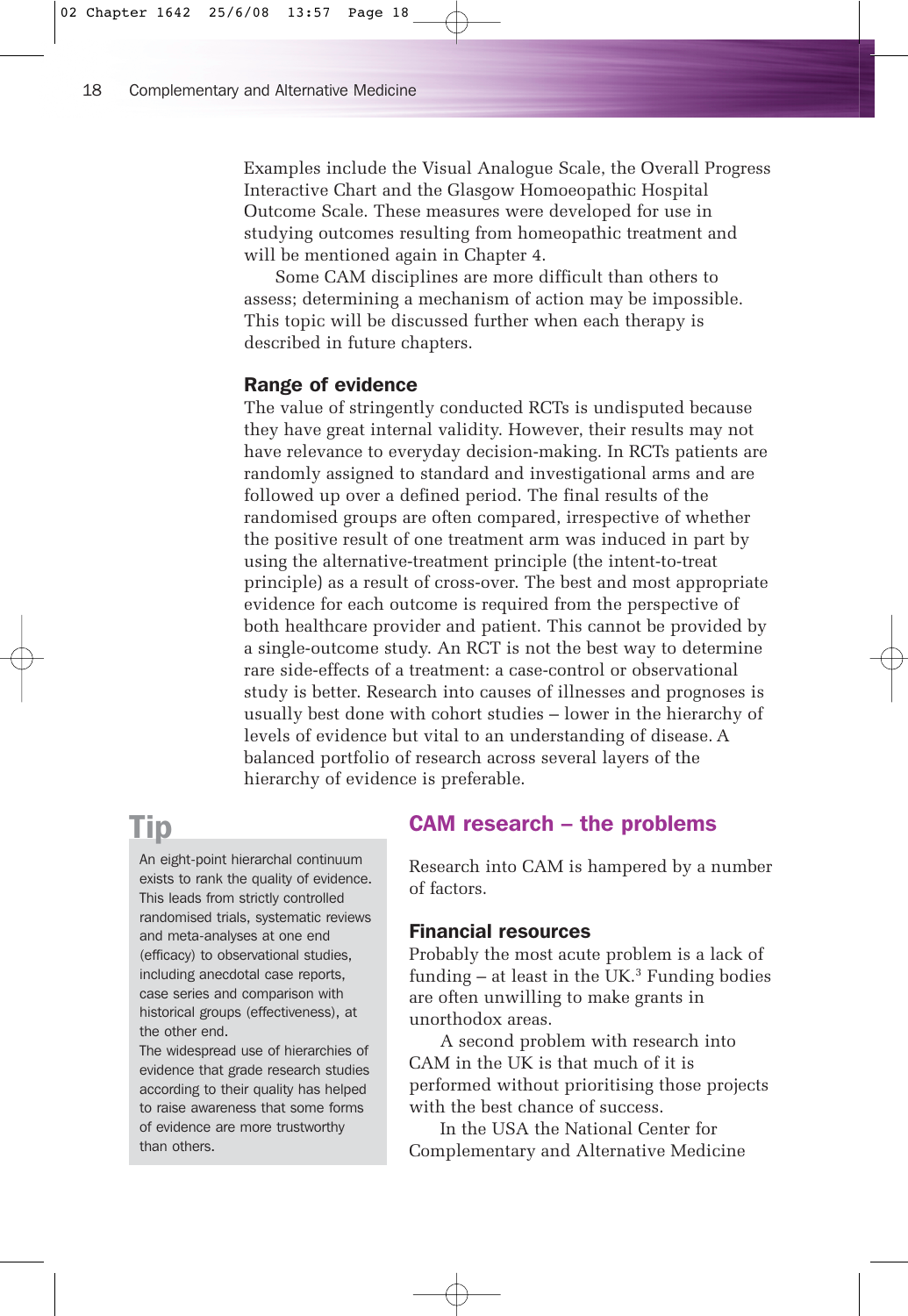(NCCAM) provides research funds for projects that currently include:

- mechanisms of action
- exploratory clinical studies and phase I and II clinical trials
- areas of special interest
- areas subject to a short 'pause' in new funding.

# Lack of research skills

Many early clinical trials investigating CAM have had serious flaws. Research is not included in many homeopathic courses, although attempts are being made among educationalists to interest students in this important aspect of CAM.

#### Research design

Lack of a suitable hypothesis to test

Most scientific research sets out to provide evidence for or against a hypothesis. Most CAM research does not have a formal hypothesis to test.

#### Placebo design

There are difficulties in designing placebo for many CAM disciplines to enable placebo-controlled trials. For example, sham acupuncture or sham reflexology is extremely difficult to achieve. Research design is further confounded by the wide variation in how many forms of CAM are practised. For instance, there are many different approaches to the practice of chiropractic and acupuncture.

#### Inappropriate extrapolation of results

Despite the emphasis on multimodality treatment regimens in many CAM disciplines, most research has examined only one, or perhaps two, interventions taken from a whole treatment system. For instance, there are hundreds of small studies examining the efficacy of acupuncture needling alone for treating asthma, pain, hypertension or nausea. Yet, in practice, acupuncture needling would be just one of a portfolio of interventions used by an acupuncturist, including herbal medicines, dietary changes and exercise therapy (see Chapter 5). This makes it difficult to form an opinion in isolation as to the effectiveness of a particular intervention.

# Standardisation

The number and length of treatments and the specific treatment used may vary both between individuals and for an individual during the course of treatment. For example, when designing an RCT for acupuncture, the investigator is faced with choices concerning the selection of points, the depth of needle insertion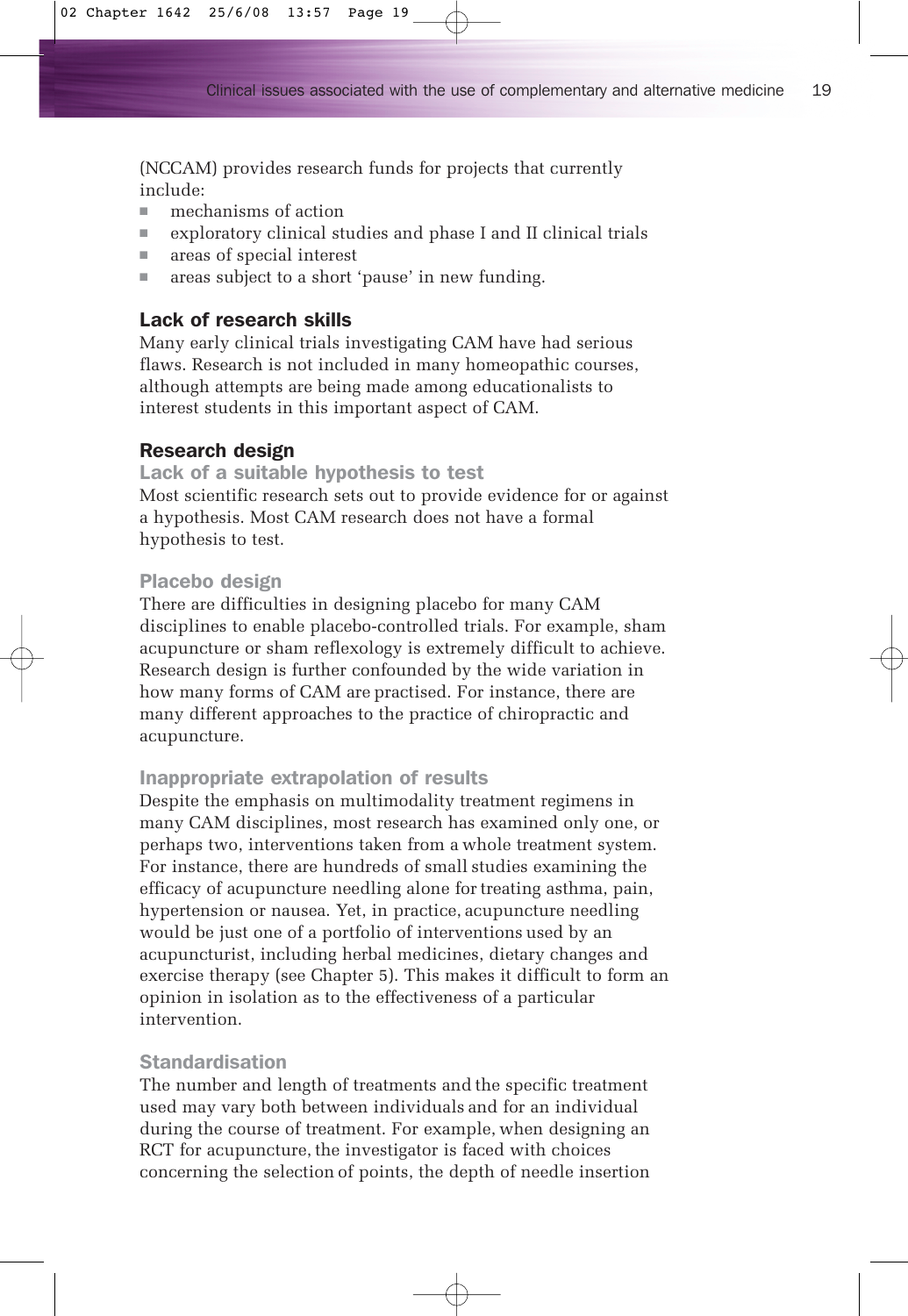and the frequency and scheduling of treatment. Lack of standardisation of herbal medicines also makes comparisons between trials difficult.4

# Lack of patients

There is an unfortunate catch-22 situation where lack of evidence means lack of patients from the NHS means lack of evidence. Other problems include difficulties in retaining patients.

Despite these complexities, rigorously designed clinical trials are possible, including pragmatic studies of complete CAM systems. The quantity of applied health research on complementary medicine is growing rapidly, and the quality is improving. The number of randomised trials of complementary treatments has approximately doubled every 5 years,<sup>5</sup> and the Cochrane Library now includes nearly 50 systematic reviews of complementary medicine interventions.

# CAM research – the criticisms

The stance of many orthodox practitioners is illustrated in the following editorial from the *Lancet*: 6

If a claim of clinical efficacy cannot be put in a way that allows it to be corroborated or refuted, and its efficacy is challenged by a substantial group of well-informed observers, that claim belongs to the world of metaphysical discussion rather than medical practice.

It has been made clear that claims of clinical effectiveness will only be universally accepted when interventions have been subject to the same rigorous tests as those required in orthodox medicine. The main criticism applied to CAM in general concerns the quality of the research.

#### Outcome measures

Many of the studies demonstrating the clinical benefit of complementary techniques have reported improvements in subjective measures of disease activity. Subjective improvement in symptoms or an increased sense of well-being are valid therapeutic goals, just like objective improvements. In fact, objective benefits might not actually be perceived by the patient. Despite this, such outcome measures are frequently considered to be invalid by the orthodox scientific community.

#### Statistical significance

Much of this evidence involves small numbers of patients and is of poor methodological quality. However some high-quality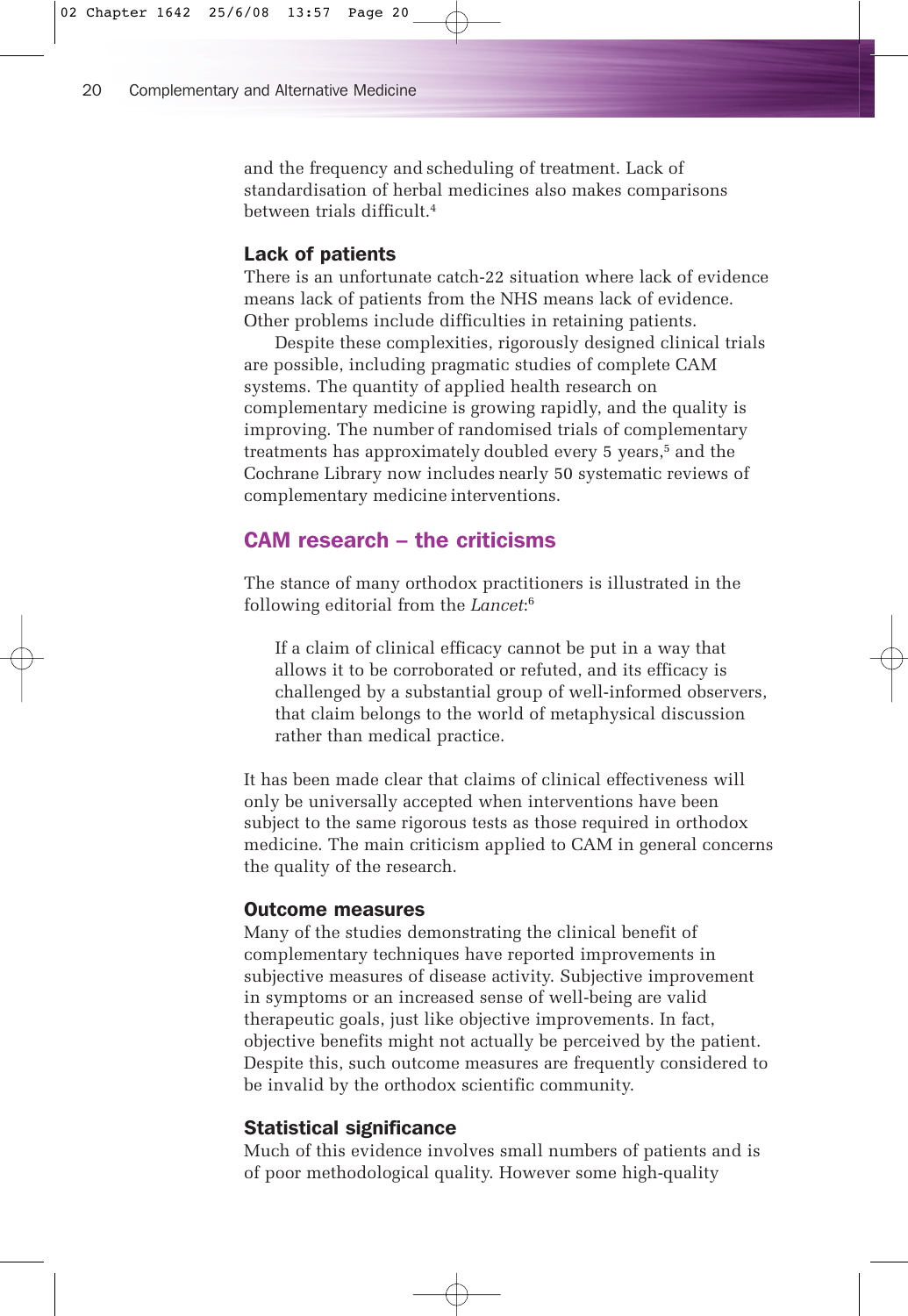systematic reviews of complementary medicine have recently been published which provide a reliable basis for making healthcare decisions.

#### Inappropriate focus

Much of the research effort in CAM is in the form of treatment *x* for disease *y*. <sup>7</sup> Almost no systematic research is taking place on the delivery, organisation and financing of different integrative healthcare models or on the appropriateness, quality, availability and cost of CAM modalities in the current healthcare system.

#### Publishing bias

CAM practitioners often complain about bias against their research, with mainstream journals ignoring positive outcomes.

The location of papers in terms of journal type and impact factor (a measure of the publication's status or importance) should be taken into account when the literature on CAM is being consulted.

# Source of evidence on CAM

In a review of recent advances in the status of CAM, Vickers states that the quantity of applied health research is growing rapidly and the quality is also improving.<sup>8</sup> The number of randomised trials of CAM has approximately doubled every 5 years and the Cochrane Library now includes over 50 systematic reviews of CAM interventions.

The evidence currently available may be considered under four headings: (1) RCTs; (2) clinical audit; (3) observational studies; and (4) anecdotal evidence.

## Randomised clinical trials

The RCT is far from being a gold standard, as stated above. Most – but not all – results come from large groups of people and cannot easily be used to assist prediction of an outcome in any given individual. Others, including chemotherapeutic agents, may be  $n = 1$  trials. There are few paediatric trials. It is difficult to design a suitable placebo for physical interventions such as exercise therapy, massage or acupuncture. Patient (and operator) blinding is difficult in such therapies. Studies involving relaxation or meditation provide similar difficulties.

# Clinical audit

This is the systematic evaluation of clinical activity – the effectiveness of a particular intervention. It involves the identification of a problem and its resolution as part of an audit cycle. Audit is about ultimately improving a procedure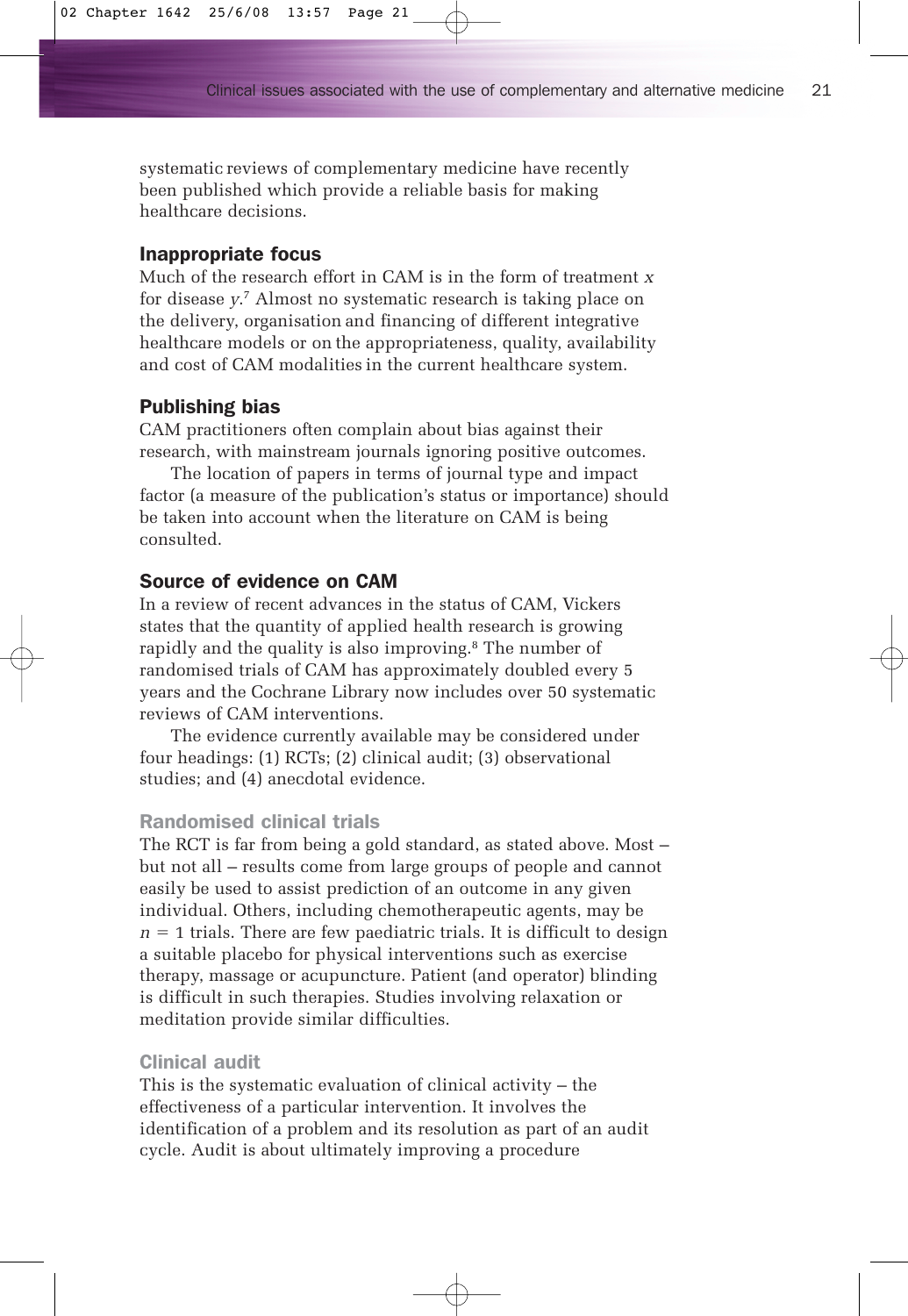# Observational studies

Patient-oriented outcome measures such as those mentioned above may contribute to evidence of effectiveness of CAM interventions.

# Anecdotal evidence

This type of evidence is the basis of many CAM procedures. It usually refers to a collection of single-episode case reports collected in the literature over many years. This traditional bibliographical evidence may be acceptable to regulatory authorities in support of certain licensing procedures. CAM reports rarely include great detail and tend to be statistically non-significant because of the small sample size.

# Searching the literature

The evidence-based approach seeks to gather the information necessary to support clinical intervention.<sup>9</sup> It involves three stages:

- **1.** formulating a clear clinical question to be investigated
- **2.** searching for the evidence
- **3.** appraising the evidence.

# **Tips**

## Formulating a clinical question

The well-built clinical question has four elements, summarised by the acronym PICO:

- Patient, population or problem a description of the discrete group of patients and/or the problem being investigated. (e.g. depression in menopausal women)
- Intervention, prognostic factor or exposure – what is the main intervention, prognostic factor or exposure? (e.g. use of St John's wort)
- Comparison or intervention (if appropriate) – what is the main alternative to compare with the intervention? (e.g. use of orthodox drug)
- Outcome you would like to measure or achieve – what can I hope to accomplish, measure, improve or affect? (reduction in symptoms)

These elements may be used to formulate a question on which a search strategy can be built. Given the examples above this might be 'In pregnant women suffering from depression, does the use of St John's wort, when compared with an orthodox drug, provide a reduction in symptoms?' This in turn facilitates organised database searching to find the most relevant highest-quality evidence that can inform a particular clinical decision.

There are some limitations to the procedure, including occasions when evidence is unavailable or insufficient to answer the question effectively and when practitioner skills are inadequate to interpret the literature. However, it may be particularly useful where the practitioner has some gaps in his or her knowledge that need to be filled.

The relatively small number of robust studies on CAM in the literature precludes firm recommendations on one or more sources of reliable data. A range of different sources is required for identifying relevant studies. Examples include: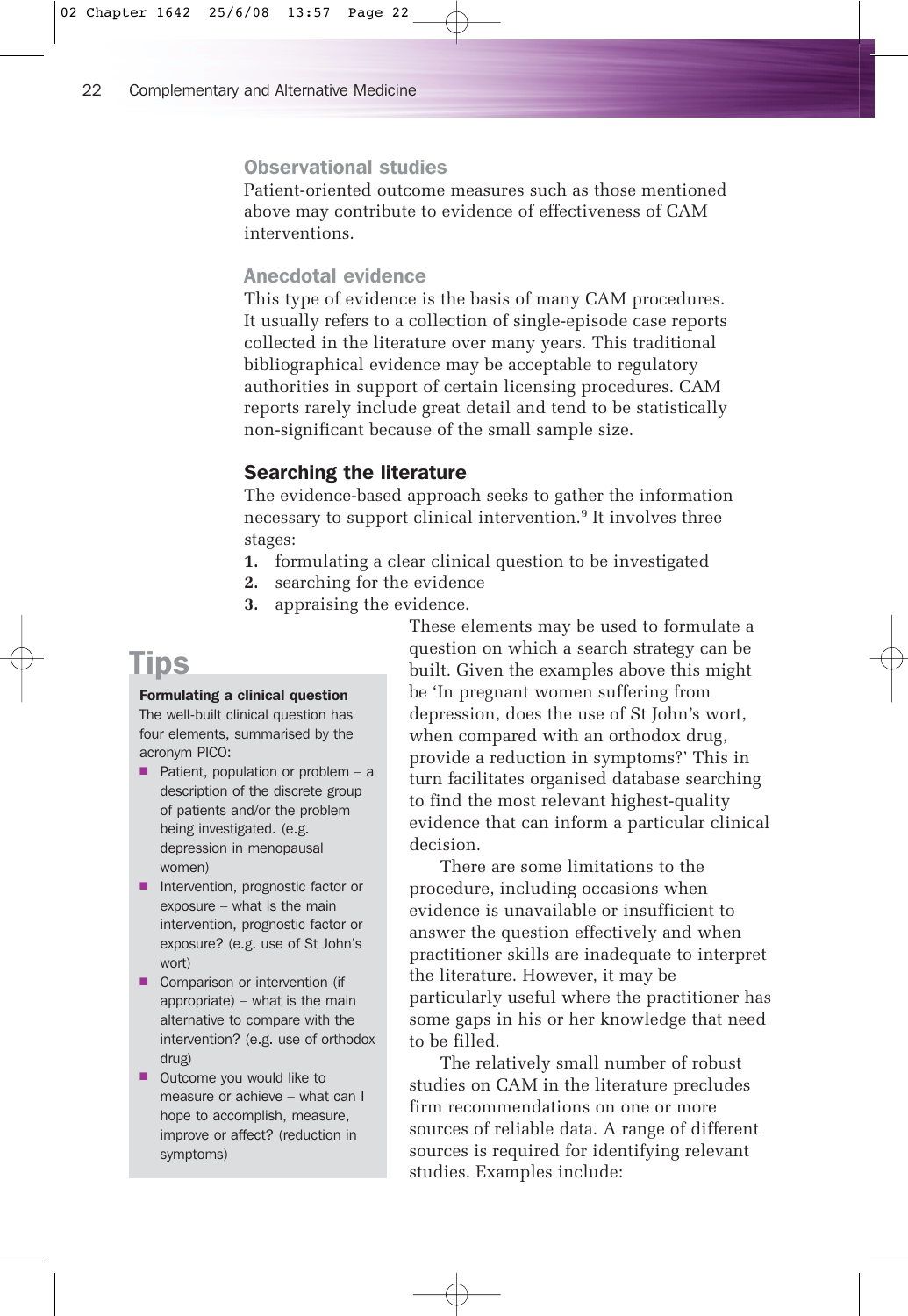

- Cochrane database of systematic reviews (http://tinyurl.com/yqcvgr)
- PubMed, Medline (http://tinyurl.com/2gjcwh)
- Research Council for Complementary Medicine (http://tinyurl.com/ywcry8)
- HerbMed (http://www.herbmed.org/)
- Complementary and Alternative Medicine Specialist Library (http://tinyurl.com/q86oe)
- internet search engines (e.g. Google http://www.google.com/).

## Appraising the evidence

When critically appraising the literature there are three key issues:

- **1.** validity are results of the study valid?
- **2.** importance do the results matter clinically?
- **3.** relevance are the results likely to assist in caring for my patient?

Two resources that can help with the appraisal process are Critical Appraisal Skills Program (CASP) provided by the UK NHS at http://tinyurl.com/2qkkn3 and the Oxford Centre for Evidence Based Medicine site (CEBM) at www.cebm.net.

Other tools and guides are available through Google.

Having obtained answers to the PICO questions, the

prescriber may then move on to the second stage in gathering information and integrate all the data into clinical practice.

# **Safety**

As stated in Chapter 1, it is generally perceived by the public that CAM is entirely safe. In fact many interventions have the potential to do harm if used inappropriately. For example, herbalism has remedies with a potential risk of intrinsic toxicity as well as possible dangerous interactions with orthodox drugs being taken concurrently. Certain manipulative therapies can also cause damage if not performed correctly. The general dangers of using CAM may be categorised under two headings: direct risks and indirect risks.

# Direct risks

- allergic reactions or other adverse reactions to remedies or diagnostic agents used during the practice of CAM
- use of adulterated or poor-quality preparations
- interaction between CAM medicines and existing medication
- manipulative or other damage caused by inexperienced practitioners.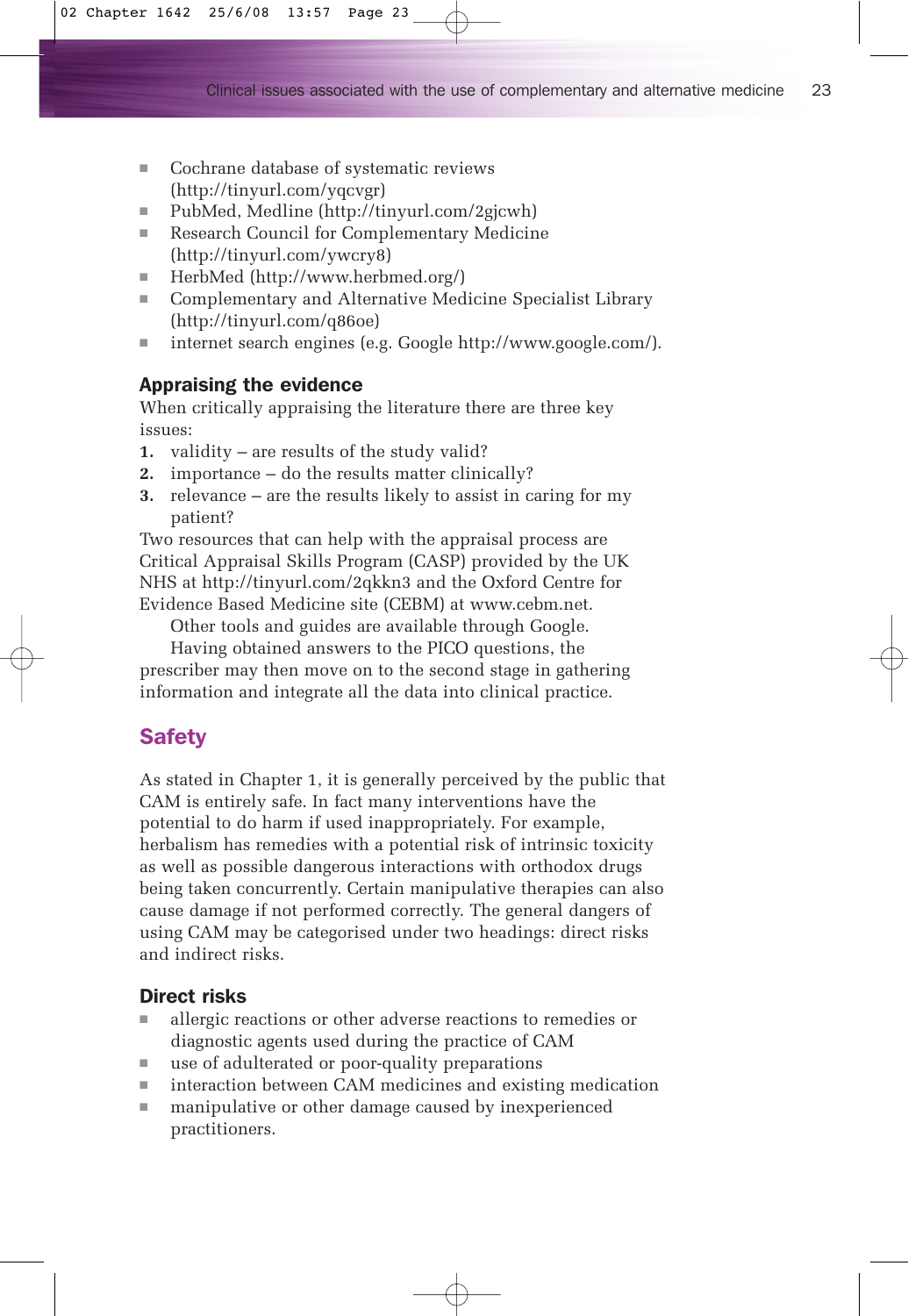# Indirect risks

- patient's condition deteriorates due to inaccurate diagnosis and/or inappropriate treatment
- serious illness not detected through lack of knowledge or experience of practitioner
- discontinuation of prescribed orthodox medication without permission (or knowledge) of patient's doctor
- application of alternative approach to CAM preventing consideration of other orthodox procedures
- patient attempts to self-treat in response to media pressure when professional advice should be sought.

# CAM and veterinary medicine

The Veterinary Surgeon's Act 1966 states, subject to a number of exceptions, that only registered members of the Royal College of Veterinary Surgeons (RCVS) can practise veterinary surgery in the UK.

Veterinary surgery is defined as:

encompassing the art and science of veterinary surgery and medicine which includes the diagnosis of diseases and injuries in animals, tests performed on animals for diagnostic purposes, advice based upon a diagnosis.

The exceptions include:

- veterinary students and veterinary nurses governed by various amendments to the Veterinary Surgeons Act
- farriers although farriers have their own Farriers Registration Acts, they are also governed by the Veterinary Surgeons Act and are not allowed to perform acts of veterinary surgery
- owners can treat their own animals.

The other exceptions (including CAM) are governed by the Veterinary Surgery (Exemptions) Order 1962. With the movement of complementary therapies into the field of animal treatment, this order was introduced to amend the Veterinary Surgeons Act to take such legitimate therapies into account.

As far as complementary therapies are concerned, this order refers to four categories:

- **1.** Manipulative therapies: this covers only physiotherapy, osteopathy and chiropractic and allows these therapies where a vet has diagnosed the condition and decided that this treatment would be appropriate.
- **2.** Animal behaviourism: behavioural treatment is exempt, unless medication is used where permission must again be sought from the vet.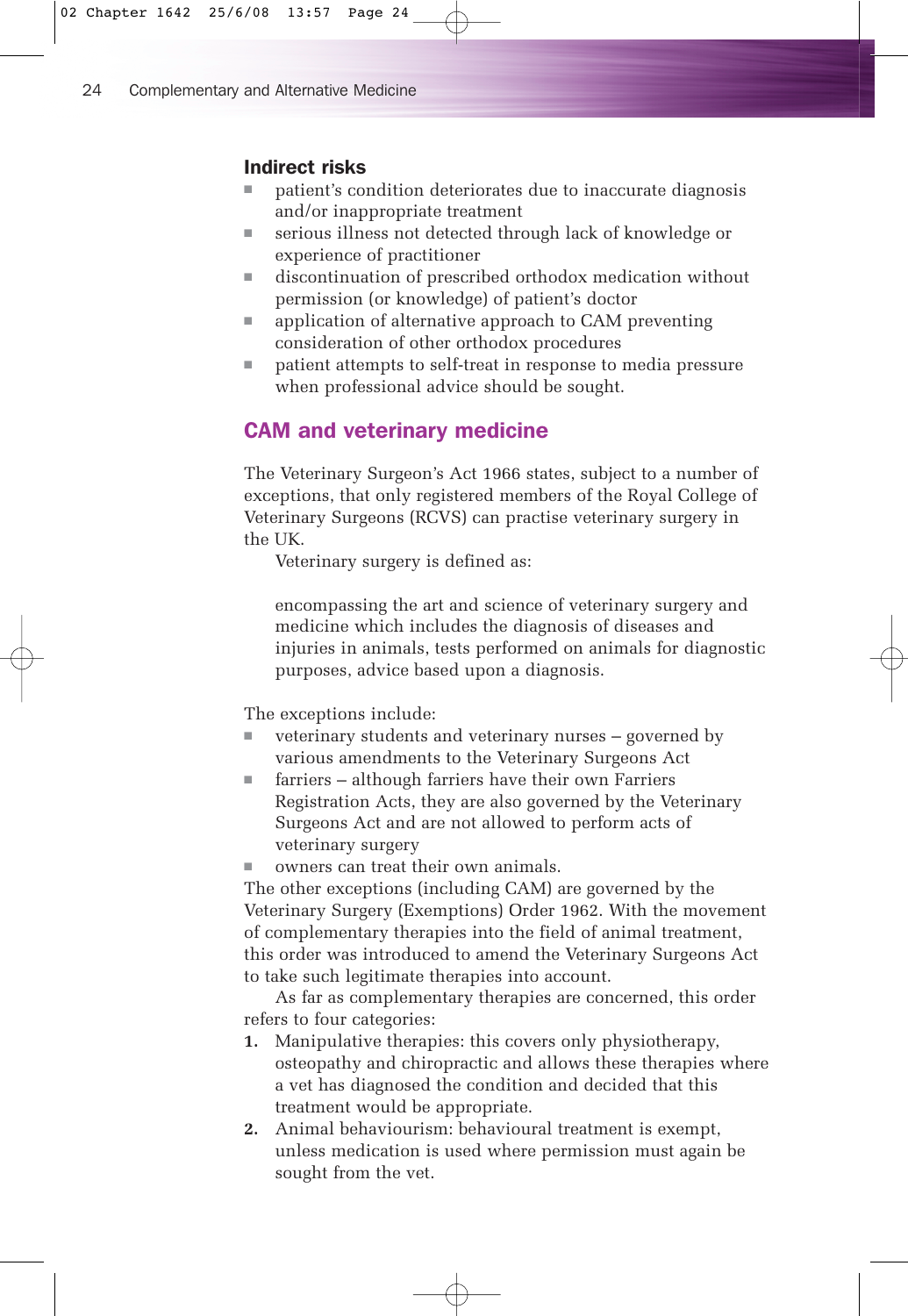

- **3.** Faith healing: according to the RCVS *Guide to Professional Conduct*, faith healers have their own Code of Practice, which indicates that permission must be sought from a vet before healing is given by the 'laying on of hands'.
- **4.** Other complementary therapies: according to the RCVS *Guide to Professional Conduct* 2000, section on treatment of animals by non-veterinary surgeons (available at the RCVS website: www.rcvs.org.uk): 'It is illegal, in terms of the Veterinary Surgeons Act 1966, for lay practitioners however qualified in the human field, to treat animals. At the same time it is incumbent on veterinary surgeons offering any complementary therapy to ensure that they are adequately trained in its application.'

Thus, apart from the manipulative therapies, behavioural treatment and faith healing, all other forms of complementary therapy are illegal in the treatment of animals in the UK when practised by non-vets.

In the UK herbal and homeopathic medicines registered by the Veterinary Medicines Directorate under the Veterinary Medicines Regulations are available for use in both companion animals and food-producing animals without the need for a veterinary prescription.

# Self-assessment

# Case studies

**1.** A regular patient of yours has just been diagnosed with a 'delicate' problem his doctor calls benign prostatic hypertrophy (BPH). The patient's GP wants to start him on treatment with an orthodox medicine but the patient is worried about side-effects. He asks you about a herbal product called Saw palmetto which a friend of his takes.

Explain how you would go about gathering the necessary information to allow an informed response to be made.

How would you respond to the following scenarios?

**2.** A man of about 40 wearing paintspattered overalls comes in and asks for 'something alternative' for diarrhoea that 'comes and goes'. You notice he has a limp.

- In most cases the healthcare provider's problem will be lack of relevant information. Case 1 encourages you to investigate problem-solving techniques with respect to addressing gaps in knowledge on the use of CAM.
- There is no definitive answer to this question because there are too many unknowns.
- This case prompts you to follow a structured approach to gathering the necessary information to enable you to make an informed response. You should use the PICO system and make a list of the questions to be asked to generate the required information.
- You may find it useful to discuss this question with a colleague or colleagues.

# **Tips**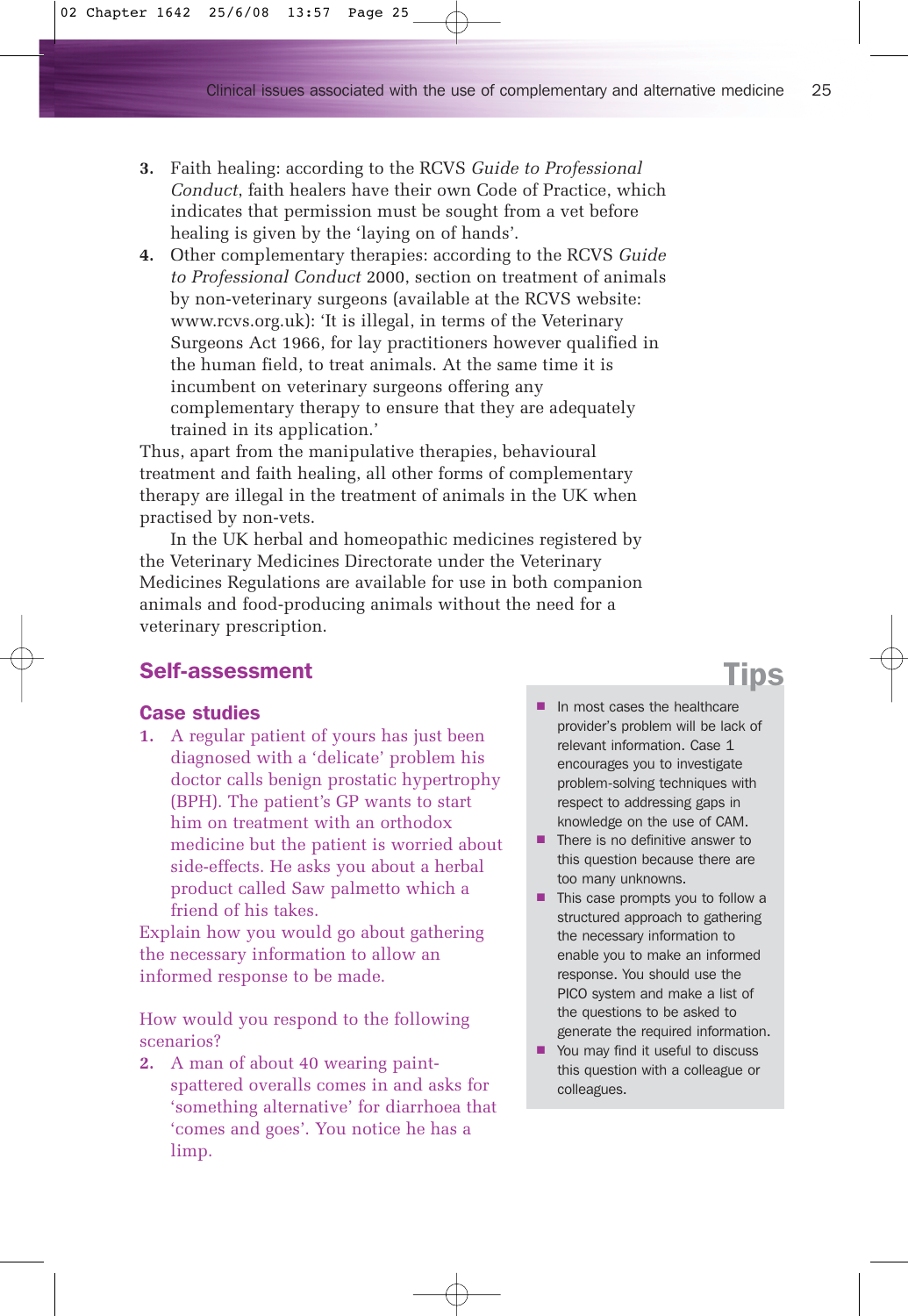# Tips

- Scenarios 2–6 are designed to encourage the thought processes leading to the choice of appropriate treatment, by listening, observing and asking the right questions.
- The actual choice of medicine is not important here, although possible choices are given in some of the answers.
- Look for an integrated approach that may involve orthodox medicines or other measures too to demonstrate the complementary approach.
- Use the acronym LOAD, standing for listen, observe, ask and decide action, and deal with each scenario using this as a template.
- Again, there is no outright answer to these scenarios. You should reflect on your response to each situation.
- **3.** A teenager asks for something to help her sleep. You note she has bloodshot red eyes.
- **4.** An elderly man visiting from the north of Scotland asks what he should do about troublesome diarrhoea.
- **5.** A burly rugby-player comes to you complaining of the 'collywobbles'. Can you help?
- **6.** A woman in her 50s has just lost her mother to breast cancer. In her consultation she is crying. You know she is diabetic with the usual complications.

# **Exercises**

Answer true or false to the statements below.

- **1. The hierarchy of advice:**
- **a.** depends on the condition being treated.
- **b.** represents a pathway by which patients seek advice on healthcare.
- **c.** means patients always go to their GP first.
- **d.** means a patient only self-treats after consulting a healthcare provider.
- **e.** is always strictly followed by people seeking advice on healthcare.

### **2. Evidence for CAM:**

- **a.** EBM is about getting the best therapeutic outcomes for patients.
- **b.** There is an extensive evidence base for most CAM therapies.
- **c.** CAM therapies are mainly evaluated using measures of efficacy.
- **d.** The Visual Analogue Scale provides a subjective measure of effectiveness.
- **e.** RCTs may not have relevance to everyday decision-making.

#### **3. Research in CAM:**

- **a.** Methodological inadequacies affect the quality of the evidence base for CAM.
- **b.** Trials on multimodality treatments provide good-quality results.
- **c.** A main criticism applied to CAM is that its research is lacking in statistical rigour.
- **d.** Mainstream medical and scientific journals only publish positive results for CAM outcomes.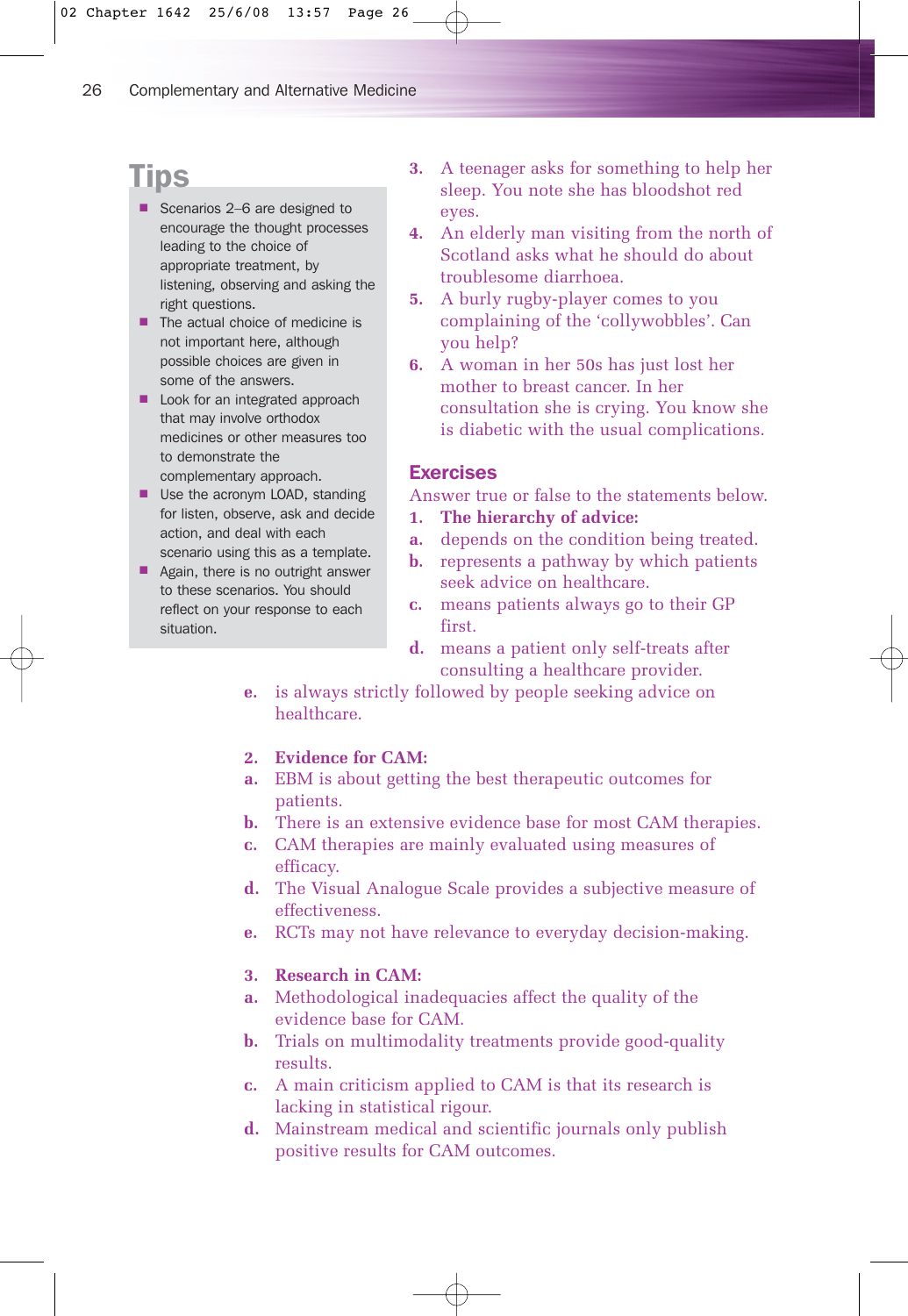**e.** A clinical question may be formulated using the mnemonic PIOC.

#### **4. Source of evidence on CAM:**

- **a.** RCTs are the only method of gathering evidence of effectiveness.
- **b.** No RCTs are available for CAM therapies.
- **c.** Clinical audit measures the effectiveness of an intervention.
- **d.** Observational studies may contribute to evidence of effectiveness of CAM interventions.
- **e.** Anecdotal evidence may be acceptable to regulatory authorities.

#### **5. Safety:**

- **a.** There may be an indirect risk due to an allergic response associated with the use of CAM diagnostic agents.
- **b.** CAM medicines may interact with orthodox medicines.
- **c.** Orthodox medicines should always be discontinued when CAM is commenced.
- **d.** All CAM medicines are totally safe.
- **e.** Patients may self-treat with CAM under all circumstances.
- **6. Veterinary:**
- **a.** There are no registered CAM medicines for veterinary use.
- **b.** CAM in animals may only be provided by Veterinary Surgeons.
- **c.** The Veterinary Surgeons Act 1966 allows all healthcare providers to treat animals.
- **d.** Owners are legally allowed to treat their own animals.
- **e.** Registered homeopathic veterinary medicines may be used in food-producing animals.

# **References**

- 1. Sackett D L, Richardson W S, Rosenberg W M C *et al*. *Evidence-Based Medicine: How to Practice and Teach EBM*, 2nd edn. London: Churchill Livingstone, 2000.
- 2. Ernst E. The need for an evidence base. In: Kayne S B, ed. *Homeopathic Practice.* London: Pharmaceutical Press, 2008: 33–42.
- 3. Ernst E. Funding research into complementary medicine: the situation in Britain. *Complement Ther Med* 1999; **7:** 250–253.
- 4. Nahin R, Straus S E. Research into complementary and alternative medicine: problems and potential. *Br Med J* 2001; **322**: 161–164.
- 5. Vickers A J. Bibliometric analysis of randomised controlled trials in complementary medicine. *Complement Ther Med* 1998; **6**: 185–189.
- 6. Editorial. Alternative medicine is no alternative. *Lancet* 1983; **ii**: 773–774.
- 7. Caspi O. Bringing complementary and alternative medicine (CAM) into mainstream is not integration (letter). *Br Med J* 2001; **322**: 168.
- 8. Vickers A. Recent advances complementary medicine. *Br Med J* 2000; **321**: 683–686.